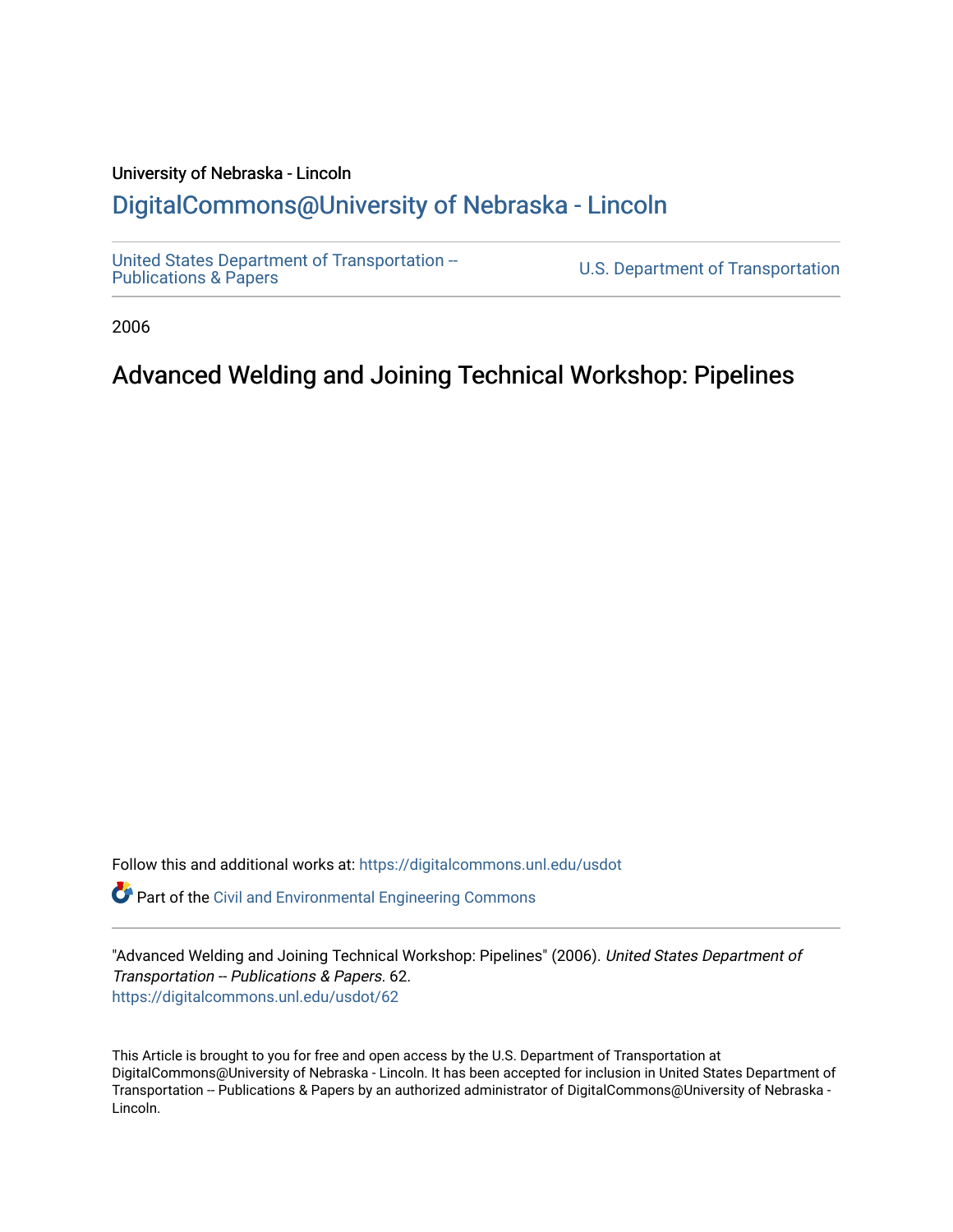# *NISTIR 6641*

# **Advanced Welding and Joining Technical Workshop: Pipelines**

The proceedings of a workshop held January 25-26, 2006, at the National Institute of Standards and Technology Boulder, Colorado

Edited by: Thomas A. Siewert Robert W. Smith James Merritt Christopher N. McCowan

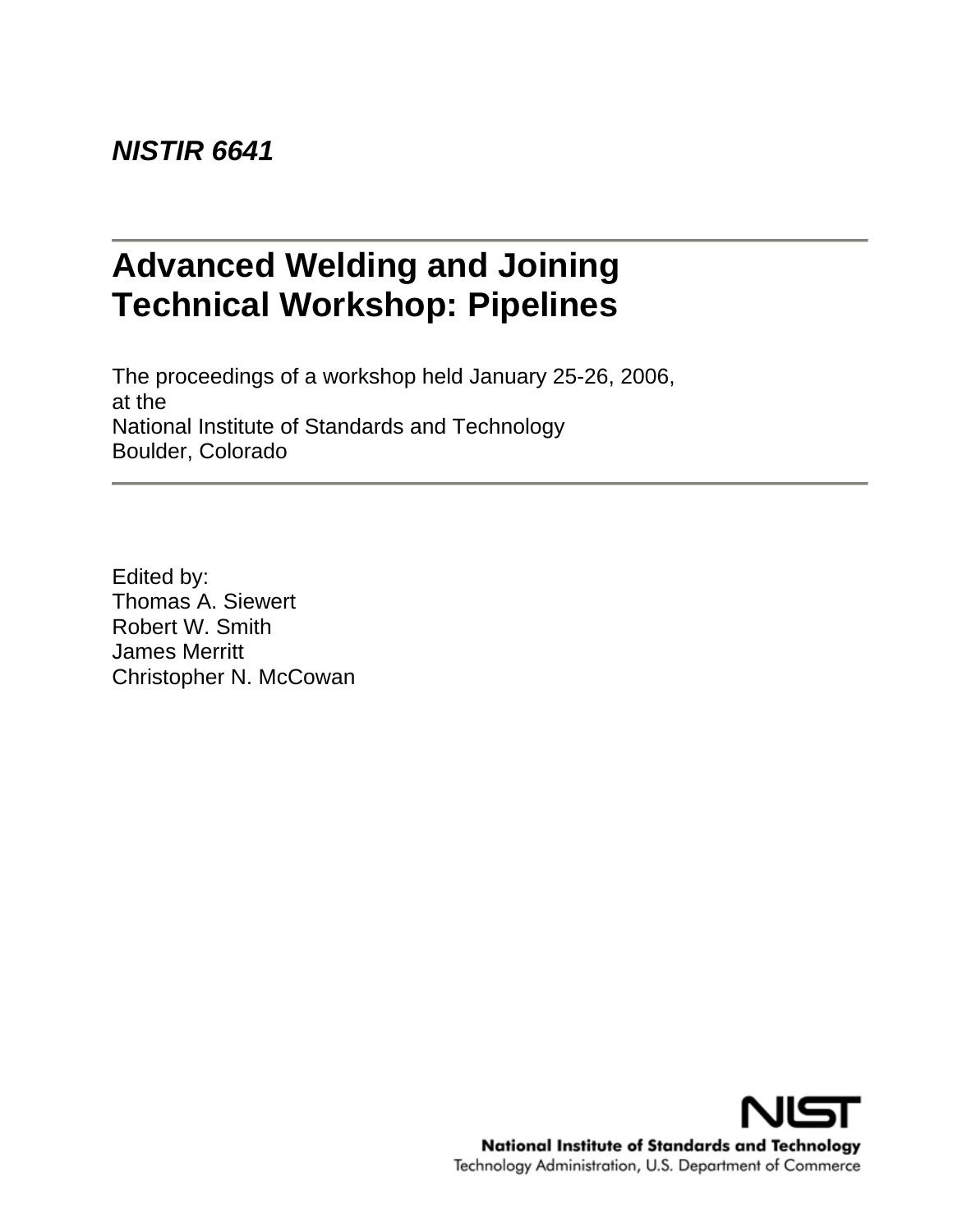# **Advanced Welding and Joining Technical Workshop: Pipelines**

The proceedings of a workshop held January 25-26, 2006, at the National Institute of Standards and Technology Boulder, CO 80305

Edited by: Thomas A. Siewert Christopher N. McCowan Materials Science and Engineering Laboratory National Institute of Standards and Technology

Robert W. Smith James Merritt U.S. Department of Transportation Pipeline and Hazardous Materials Safety Administration

Sponsored by: The Office of Pipeline Safety

January 2006



**U.S. Department of Commerce**  *Carlos M. Gutierrez, Secretary* 

# **Technology Administration**

*Robert Cresanti, Under Secretary of Commerce for Technology* 

**National Institute of Standards and Technology** *William Jeffrey, Director*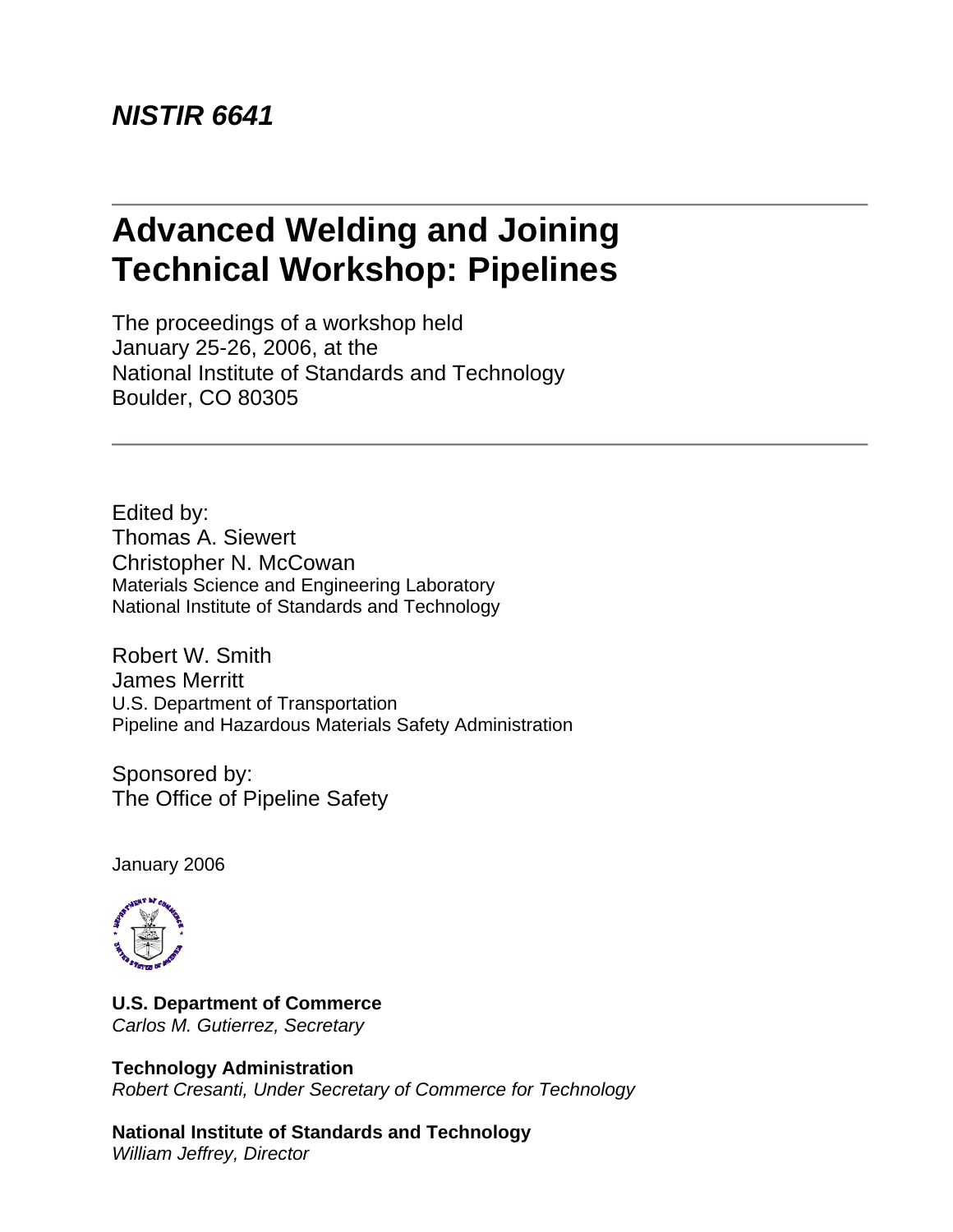# **U.S. Department of Commerce**

National Institute of Standards and Technology 325 Broadway Boulder, CO 80305-3328

# **Official Business**

Penalty for Private Use \$300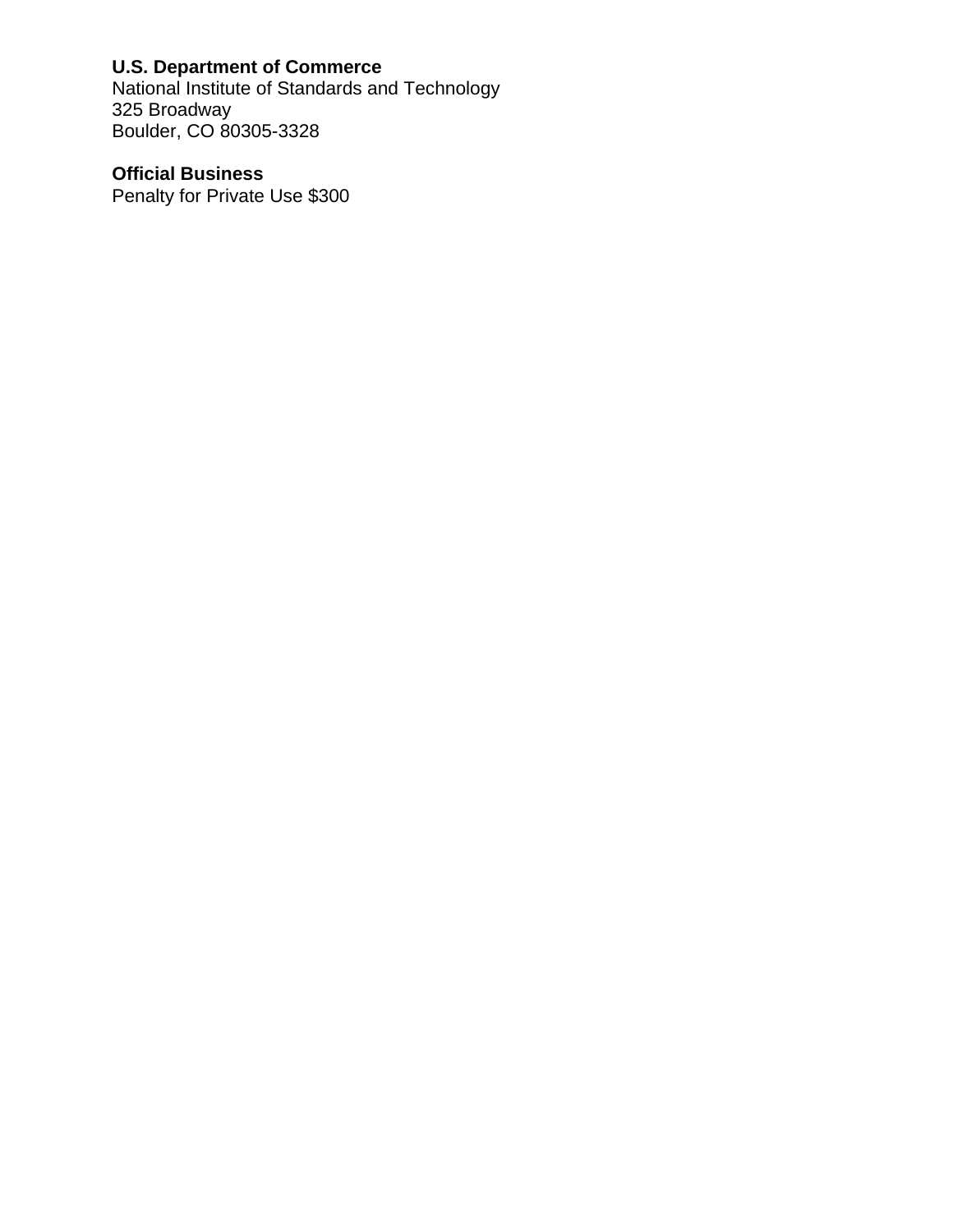#### Executive Summary

The National Institute of Standards and Technology (NIST) strongly supports the drive toward safer pipelines, and joined with the Pipeline and Hazardous Materials Safety Administration (PHMSA) to advance this goal. NIST in collaboration with PHMSA and several pipeline industry trade organizations, organized and executed the Advanced Welding and Joining Technical Workshop on January 25 and 26, 2006 workshop in Boulder, Colorado.

Assistance in organizing the workshop came from an 18-person steering committee selected to represent the different interests in the pipeline industry. This committee helped to prepare the agenda, identify speakers, organize the working groups, and promote attendance.

The workshop had 69 participants representing pipeline owners, technology developers, trade and standards organizations, and government agencies. The workshop structure included six keynote presentations to suggest some issues, five working groups (by topical area) to identify and rank the research needs, and summary presentations (back to the whole group) to compare results and comment on any overlaps or omissions.

The five working groups were:

- Weld Design in Emerging Materials,
- Construction,
- Weld Inspection and Assessment Methods,
- Weld Maintenance and Repair, and
- Joining Issues for Nonmetallic Materials

Their charge was to identify topical goals that could improve pipeline safety and the actions required to have these become reality. The working groups convened just after the keynotes were finished (by lunch on the first day) and continued on the second morning. The top goals identified by the groups were:

#### **WG 1 – Weld Design in Emerging Materials**

Goal #1 – Testing Methods for Mechanical Strength Properties

- Deciding what data is necessary for weld metal base metal
- Defining how to attain that data and procedures
- Making judgments based on data

Goal #2 – Acceptance Criteria

- Establish required inputs/information for different design methodologies
- Fill gaps in available ECA technologies to determine flaw acceptance criteria
	- Stress-based undermatching, heat affacted zone softening
	- Strain-based methodologies for all steel grades
	- Define limits of applicability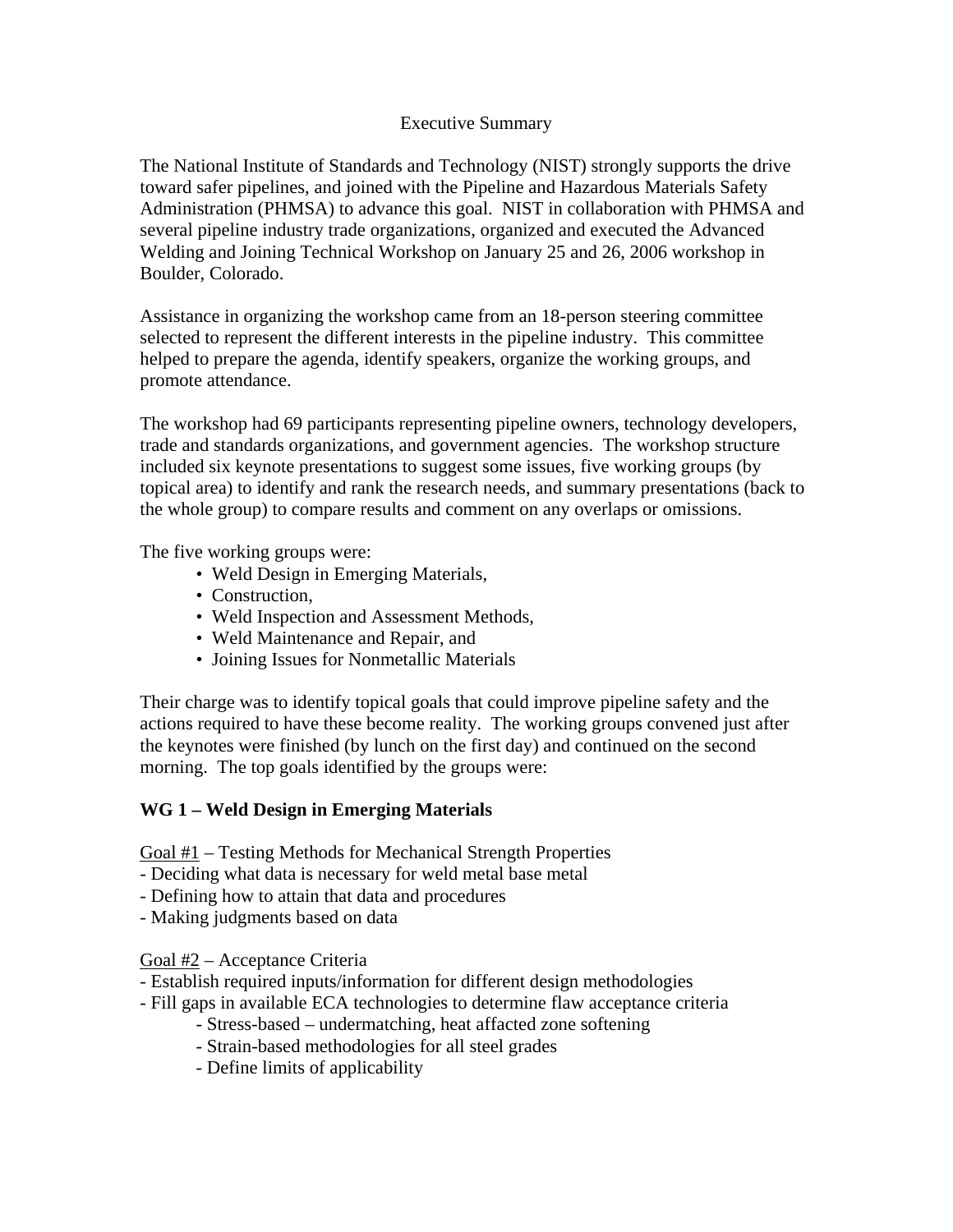Goal #3 – Testing Methods for Fracture Toughness Properties - Get more relevant fracture data than standard CTOD test for HAZ and WM Establish link between laboratory tests and full-scale.

Goal #4 – Essential Variables

- Update current welding standards to cover essential variables and procedure qualification for modern welding techniques to ensure property consistency

### **WG 2 – Construction**

Goal #1 – GMAW Automation Arc dynamics (single wire/tandem) Process monitoring Start/stop control (stability) Seam tracking

Goal  $#2$  – Fabrication standards for high strength ( $\ge$ /= X80) steels and processes  $X-80 +$ Recommended practices (endorsed by PHMSA/OPS)

Goal  $#3$  – End preparation technology Equipment survey to identify a path forward Optimize joint design

Goal #4 – Laser Hybrid Welding Move towards a production system

Goal #5 – Pipeline Construction Tie-In Automation

## **WG 3 – Weld Inspection and Assessment Methods**

Goal #1 – Develop, validate and implement a set of methodologies and standards to quantify the reliability of automated ultrasonic testing (AUT) systems, procedures and operators for critical pipeline weld inspection applications

Goal #2 – Investigate, develop and quantify 3-D digital image capture radiography

Goal #3 – Investigate the practical applicability of AUT matrix phased array probes and 3-D imaging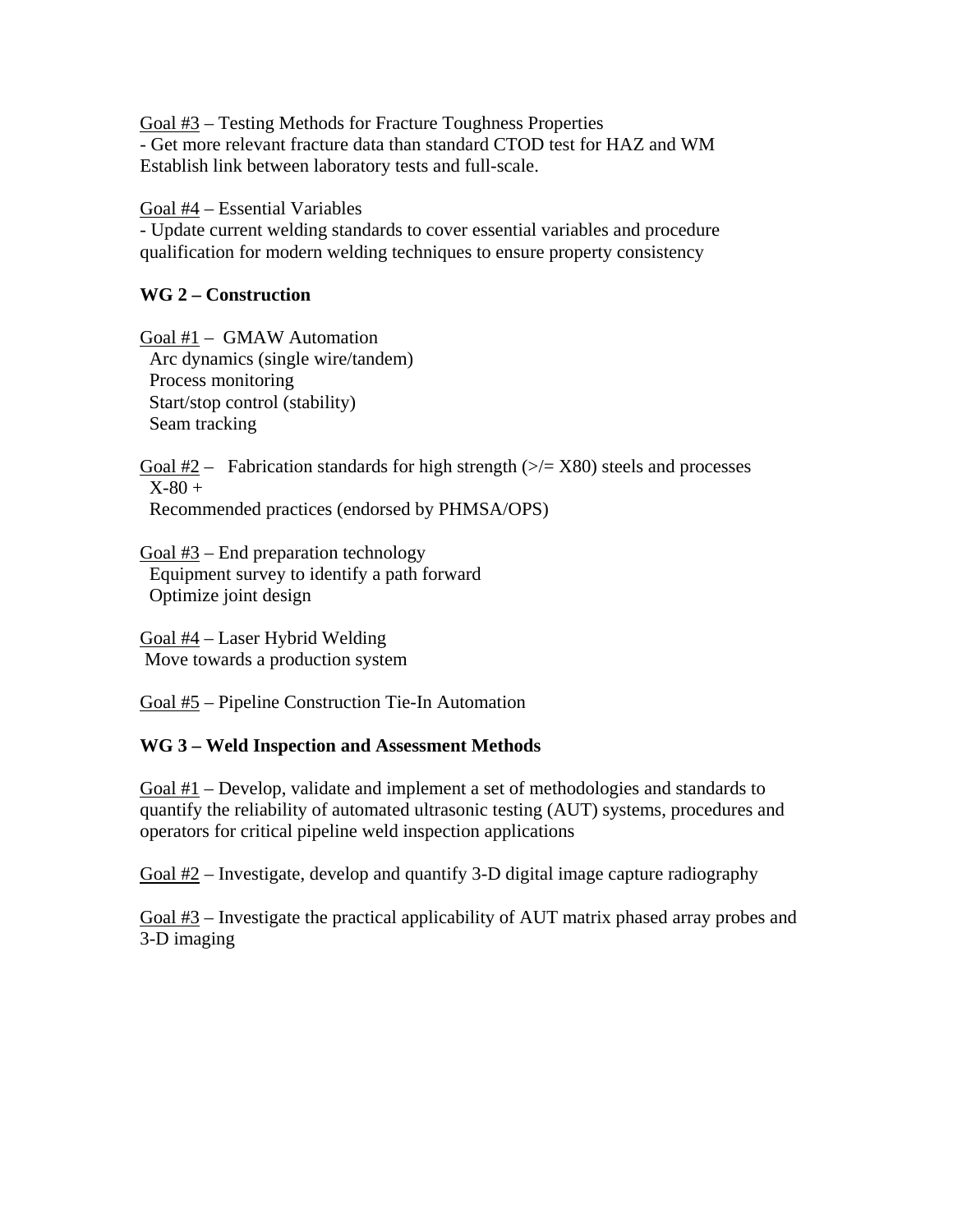## **WG 4 – Weld Maintenance and Repair**

Goal #1 – Improve Methods of Technology Transfer Better ways of informing operators of results of completed research and industry practices (e.g., manuals, notes for guidance documents, websites, training courses, videos, interactive CD-ROMs)

 $\frac{\text{Goal #2}}{}$  – Further Develop Understanding of Metallurgical Factors that Affect Hydrogen Cracking

Microstructure/hardness limits as a function of hydrogen, chemistry, and wall thickness Methods for determining chemical composition of in-service pipelines (e.g., database development, development of new analytical methods, etc.)

Goal #3 – Develop Better Predictive Models for Pre-Weld Planning Cooling rate/microstructure/hydrogen model for predicting hydrogen cracking Thermo/mechanical model for predicting burn through

## **WG 5 – Joining Issues for Nonmetallic Materials**

Goal #1 – Develop NDE technology that can determine the integrity of all fusion joints.

Goal #2 – Improve on current joining technologies, including process validation to ensure proper equipment operation to mitigate human error.

Goal #3 – Develop quicker methods or testing practices for accurately predicting the integrity/residual life of older PE pipe joints.

This report will be distributed in several formats: CDROM and electronically from the PHMSA web site (http://primis.phmsa.dot.gov/rd/mtg\_012506.htm) and from the NIST Materials Reliability Division web site (boulder.nist.gov/Div853). Both of these sites have many more files and reports that may be of interest to the pipeline community, and you are encouraged to search through both of them.

Incidentally, this is the second workshop in this series. The first one, "Advanced Coating R&D for Pipelines and Related Facilities," was published by NIST as Special Publication 1044. It is available from the OPS website and the NIST Metallurgy Division website, [www.metallurgy.nist.gov/reports/NIST-SP1044-2005-PL-coatings.pdf](http://www.metallurgy.nist.gov/reports/NIST-SP1044-2005-PL-coatings.pdf) and [http://primis.phmsa.dot.gov/rd/mtg\\_060905.htm](http://primis.phmsa.dot.gov/rd/mtg_060905.htm) .